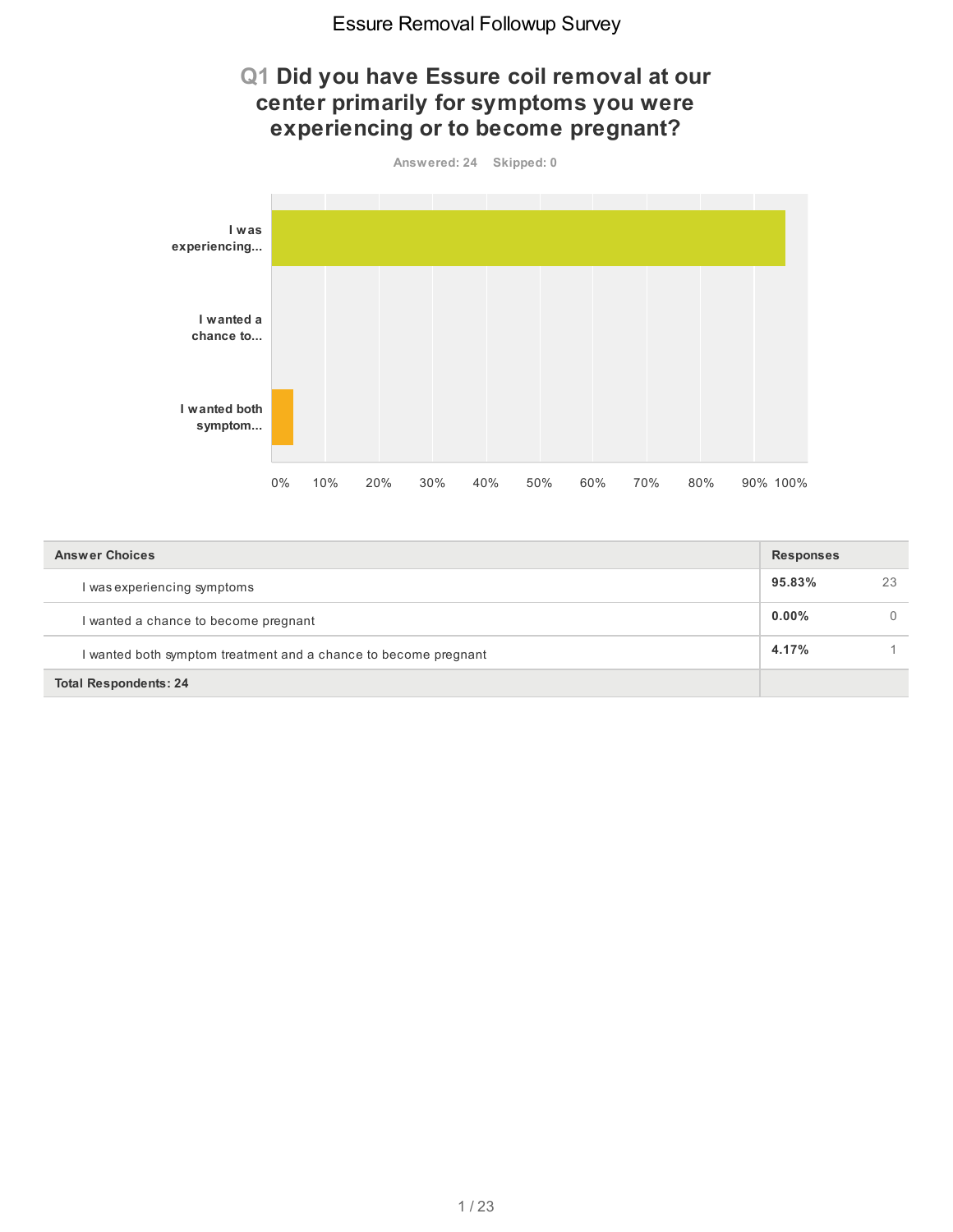

| <b>Answer Choices</b>           | <b>Responses</b>         |
|---------------------------------|--------------------------|
| Daily pelvic pain               | 21.74%<br>5              |
| Pelvic pain but not every day   | 12<br>52.17%             |
| Pain with periods               | 13<br>56.52%             |
| Pain with sex                   | 9<br>39.13%              |
| Heavier bleeding during periods | 16<br>69.57%             |
| Bleeding in between periods     | $\overline{7}$<br>30.43% |
| Skin rash                       | 8<br>34.78%              |
| Hair loss                       | 8<br>34.78%              |
| Joint pain                      | 12<br>52.17%             |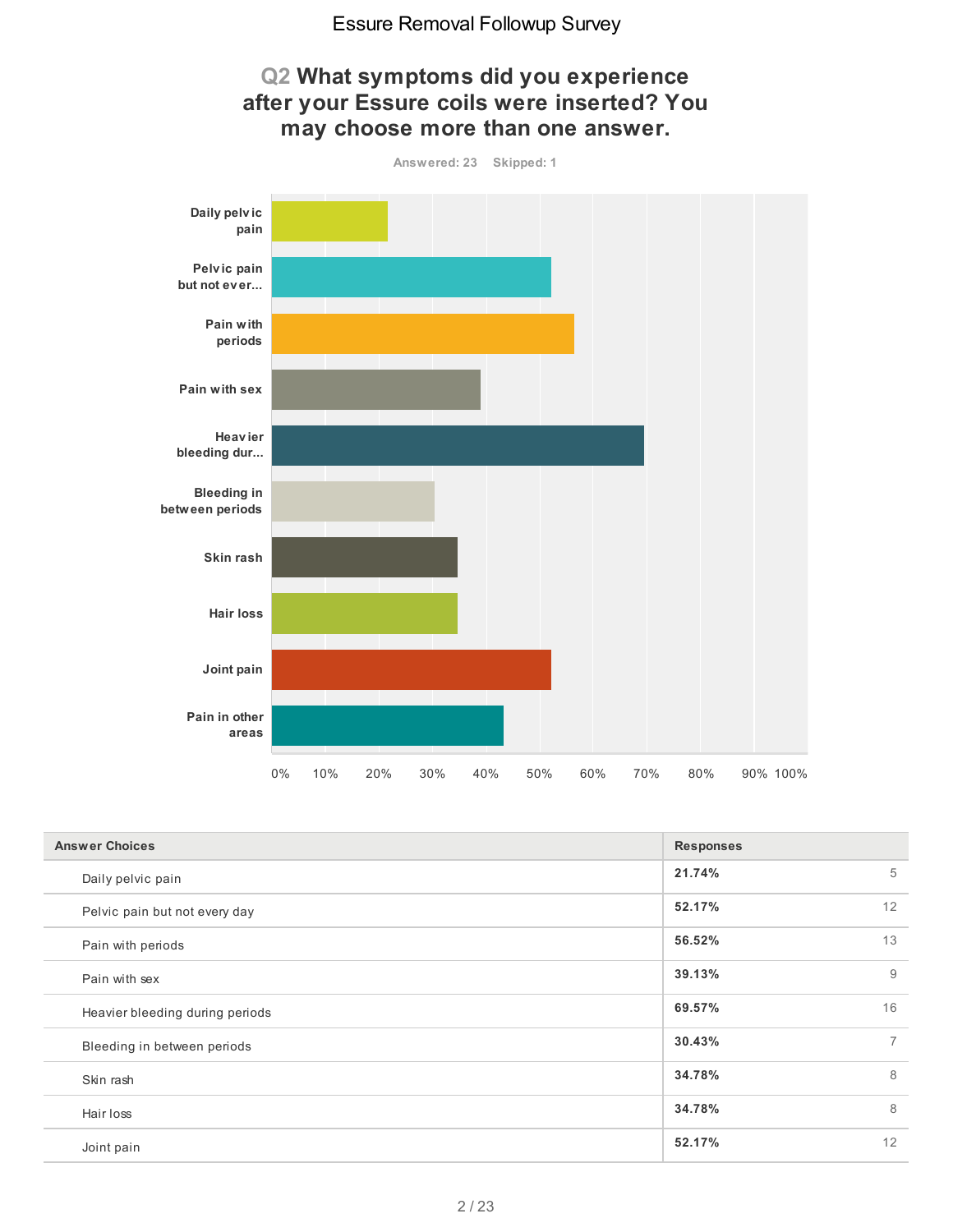| Pain in other areas          | 43.48% |  |
|------------------------------|--------|--|
| <b>Total Respondents: 23</b> |        |  |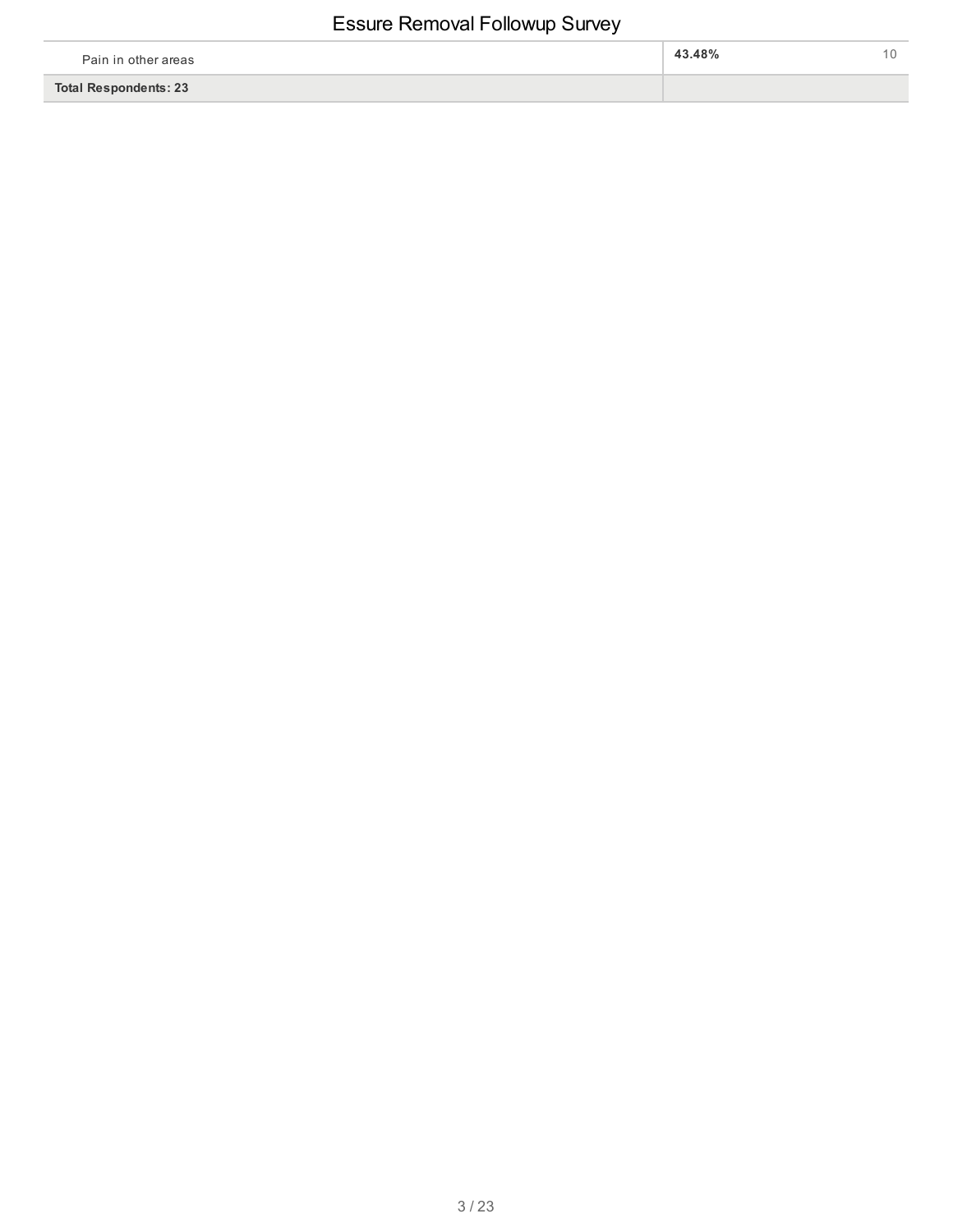

| <b>Answer Choices</b> | <b>Responses</b>         |
|-----------------------|--------------------------|
| Immediately           | 16.67%<br>$\overline{4}$ |
| Hours                 | 4.17%<br>1               |
| Days                  | 8.33%<br>2               |
| Weeks                 | 41.67%<br>10             |
| Months                | 5<br>20.83%              |
| Years                 | 2<br>8.33%               |
| Total                 | 24                       |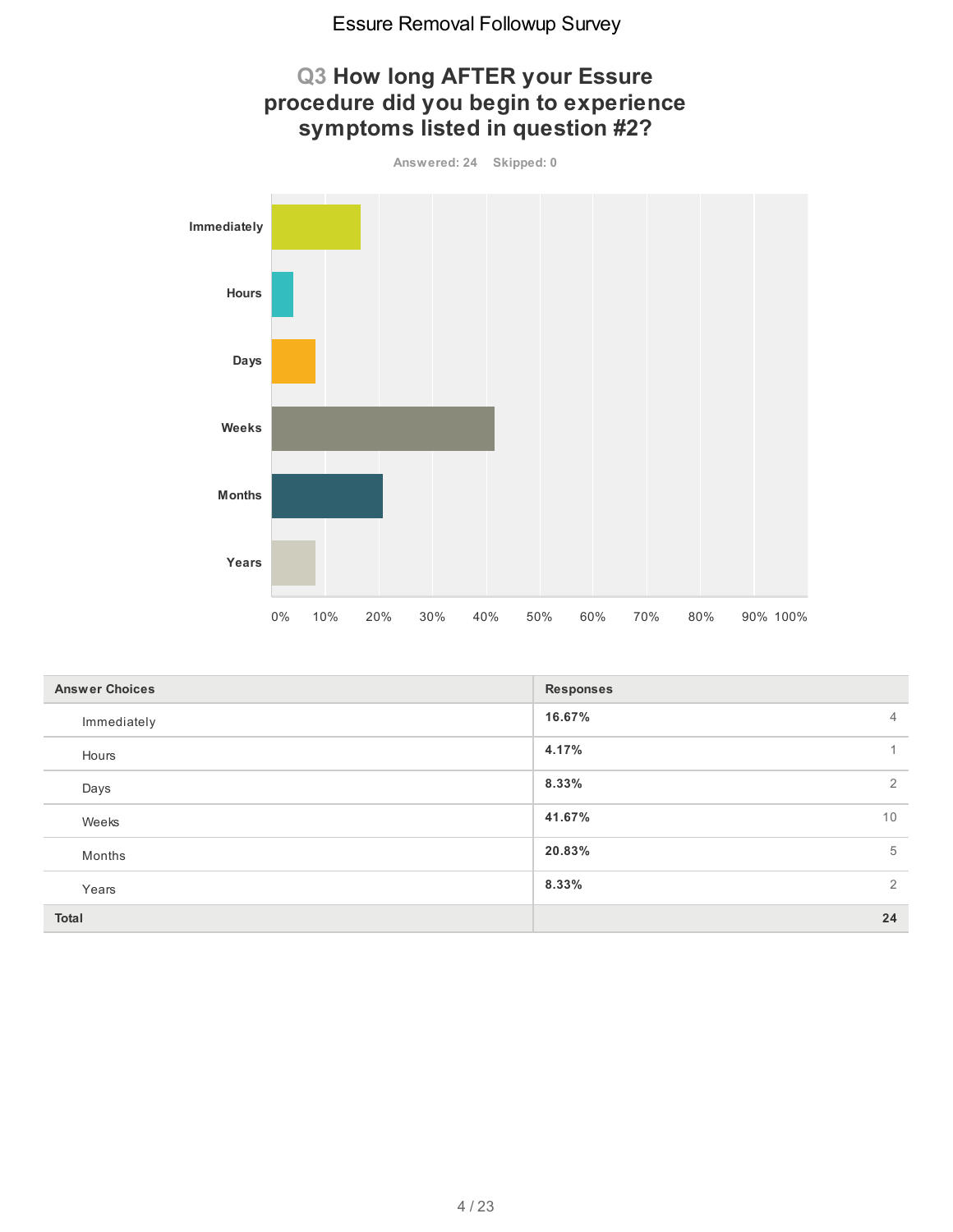## **Q4 How would you rate the severity of your symptoms you were experiencing? (Scale of 1 to 10 with 1 being not so bad and 10 being the worst imaginable)**

**Answered: 24 Skipped: 0 (no label)** 0 1 2 3 4 5 6 7 8 9 10

|               |          | $\sqrt{2}$ |          |       | э      | 6     |        | ю      | ◡      | 10     | <b>Total</b> | Average<br>Rating |
|---------------|----------|------------|----------|-------|--------|-------|--------|--------|--------|--------|--------------|-------------------|
| (no<br>label) | $0.00\%$ | $0.00\%$   | $0.00\%$ | 4.17% | 20.83% | 4.17% | 16.67% | 16.67% | 16.67% | 20.83% | 24           | / 54              |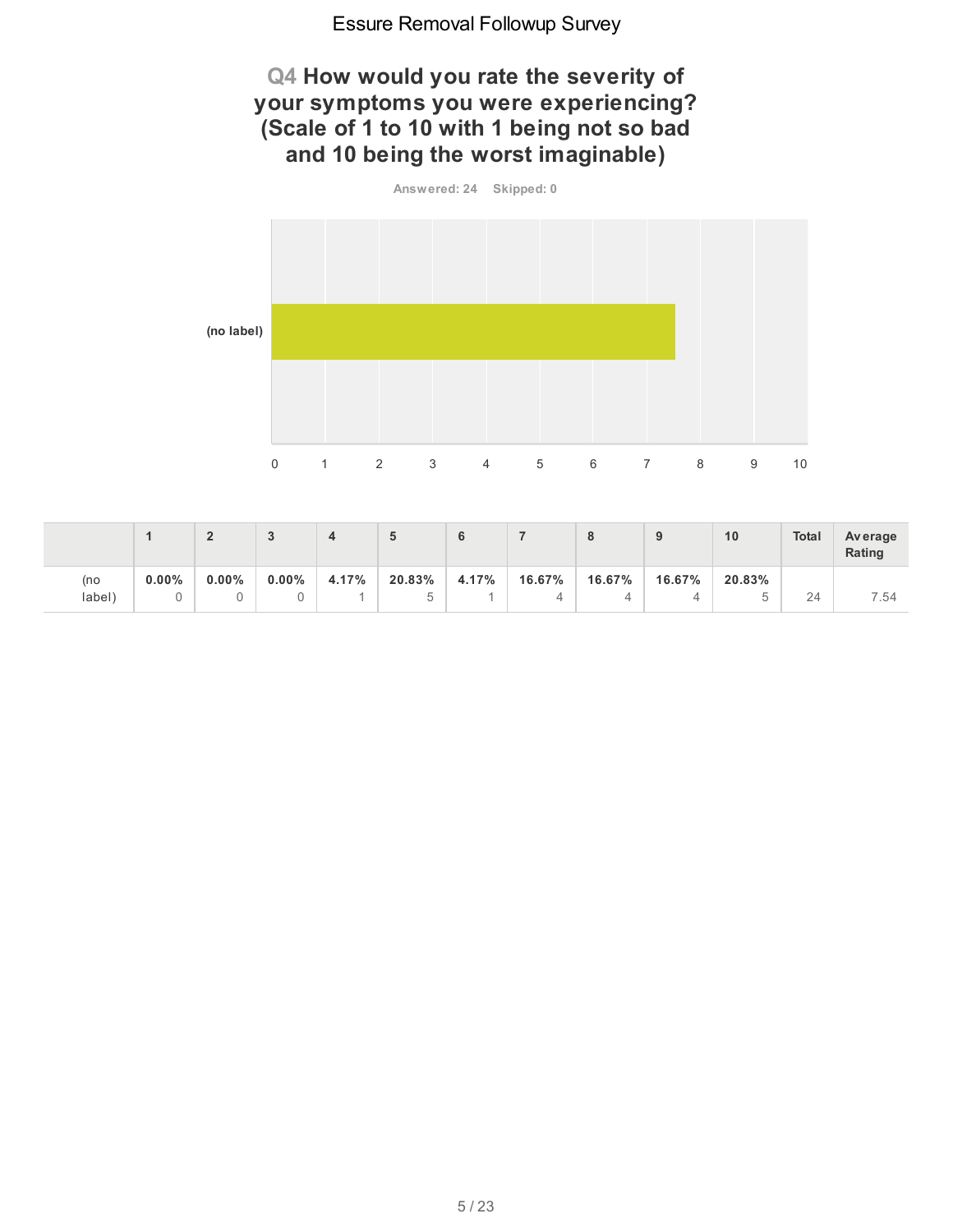

| Q5 What was your main reason for having |  |                                   |  |
|-----------------------------------------|--|-----------------------------------|--|
|                                         |  | <b>Fecure coil removal alone?</b> |  |

| <b>Answer Choices</b>                                                                          | <b>Responses</b> |          |
|------------------------------------------------------------------------------------------------|------------------|----------|
| wanted the quickest treatment I could arrange                                                  | 19.05%           | 4        |
| wanted to avoid a hysterectomy (removal of the uterus)                                         | 52.38%           | 11       |
| wanted evaluation of other causes of symptoms                                                  | $0.00\%$         | $\theta$ |
| Essure removal allowed me to determine if my symptoms were caused by another medical condition | 28.57%           | 6        |
| Total                                                                                          |                  |          |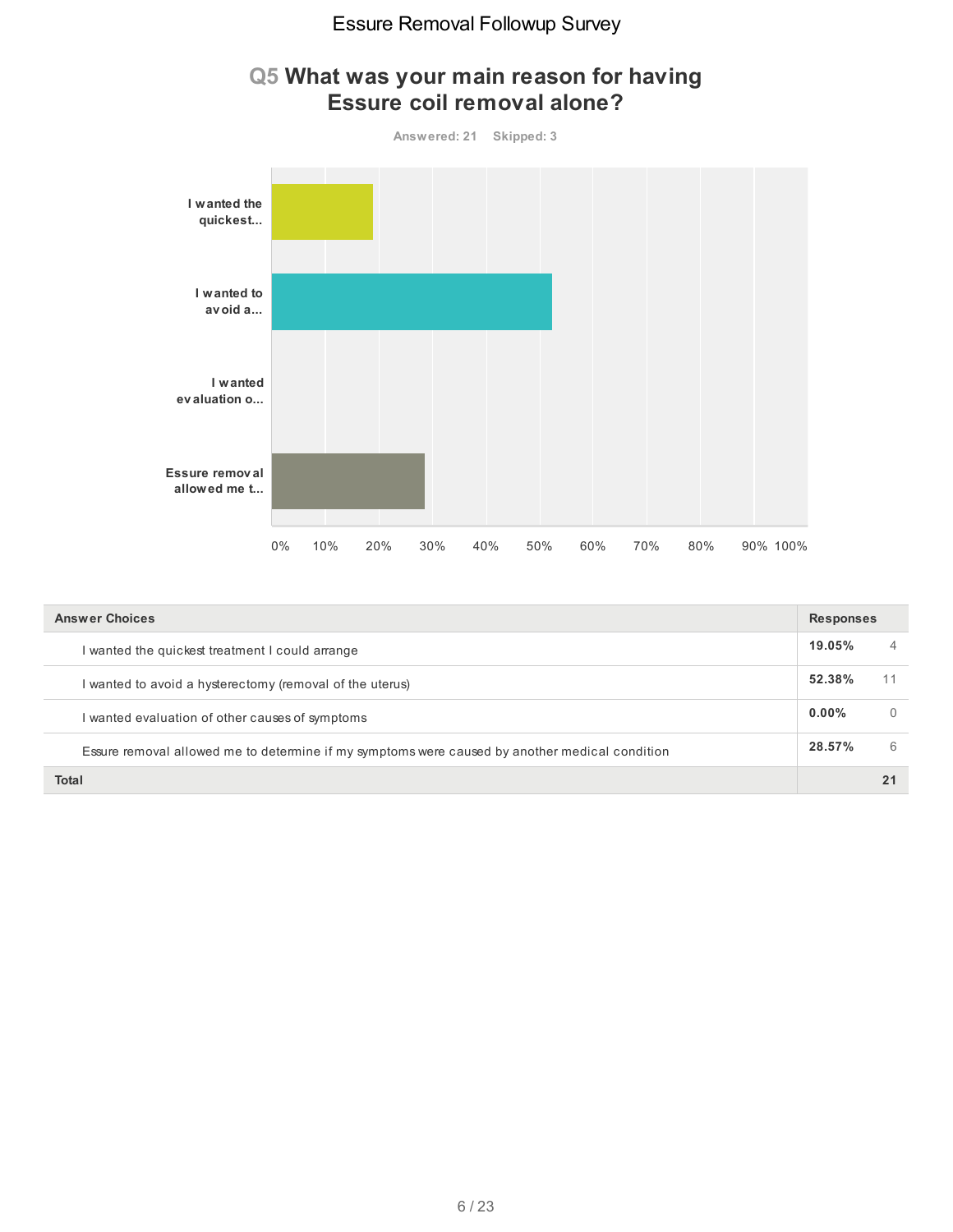## **Q6 What has happened to your symptoms since your Essure removal?**



| <b>Answer Choices</b>                    | <b>Responses</b> |    |
|------------------------------------------|------------------|----|
| My symptoms have improved                | 91.67%           | 22 |
| I have not had any change in my symptoms | 4.17%            |    |
| My symptoms have worsened                | 4.17%            |    |
| <b>Total</b>                             |                  | 24 |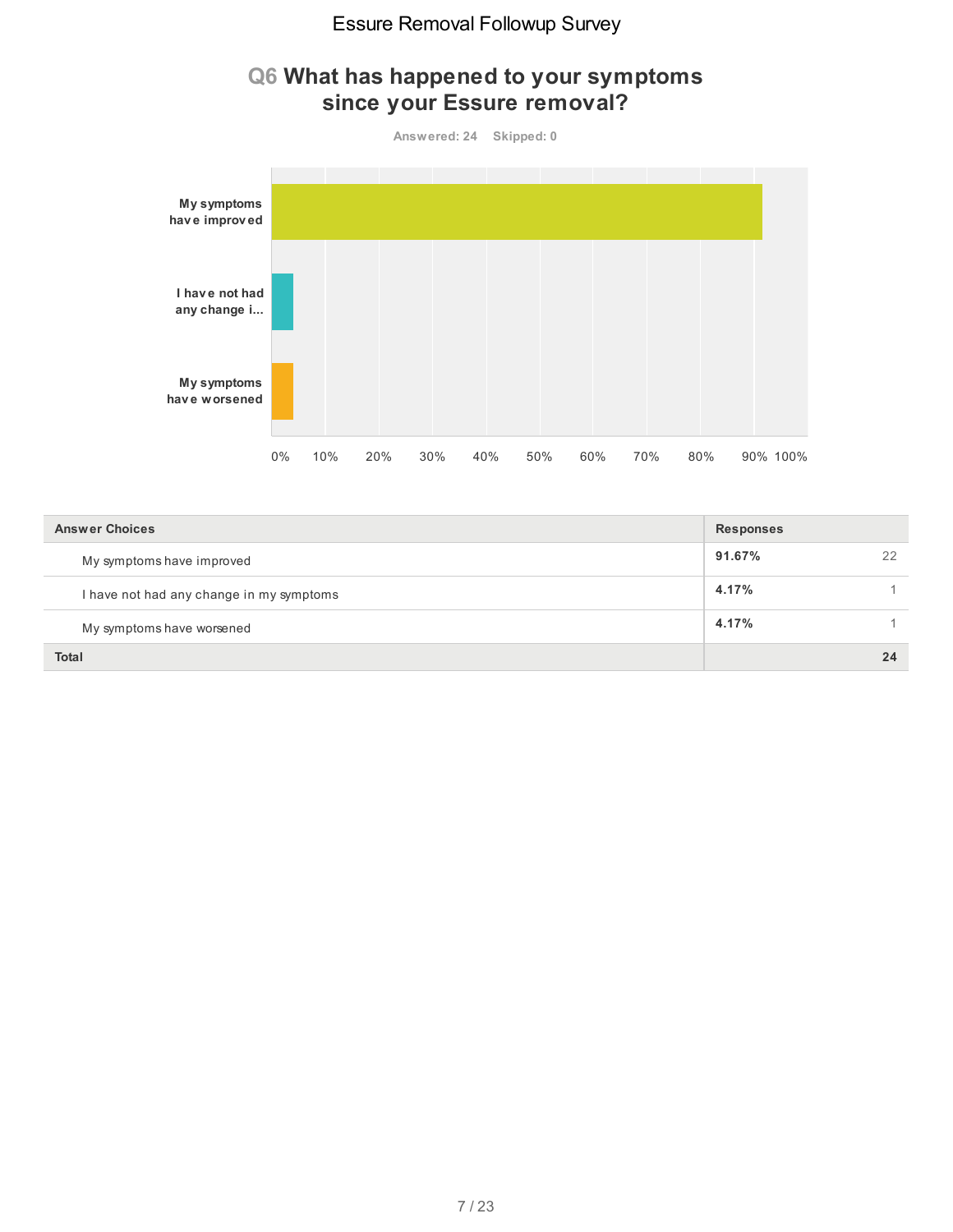## **Q7 Did you require any additional treatments for your symptoms AFTER your Essure removal at our center?**



| <b>Answer Choices</b> | <b>Responses</b>         |
|-----------------------|--------------------------|
| Yes                   | 16.67%<br>$\overline{4}$ |
| No                    | 83.33%<br>20             |
| <b>Total</b>          | 24                       |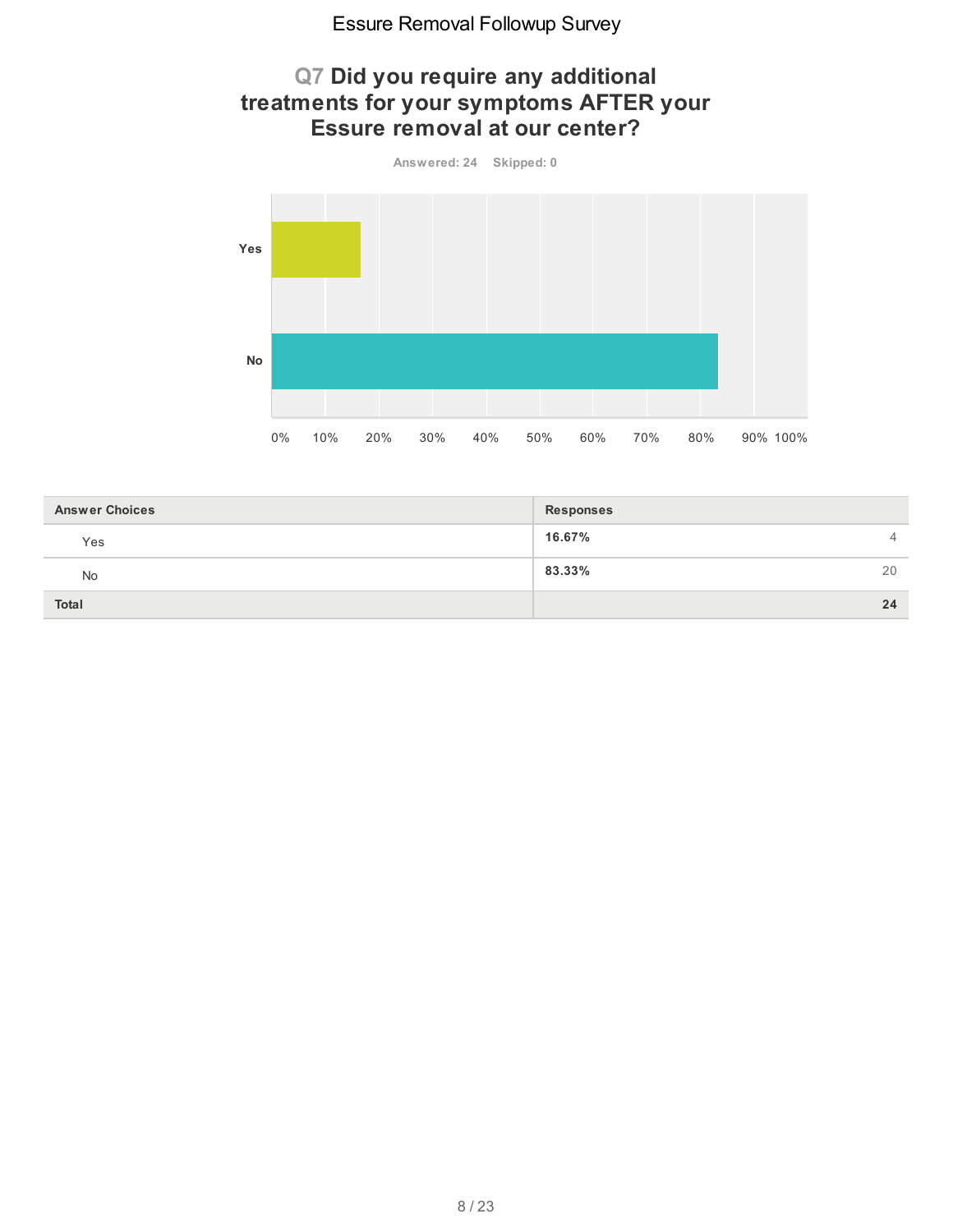## **Q8 Did you require any hormonal treatments for your Essure related symptoms AFTER your Essure coil removal surgery at our center?**



| <b>Answer Choices</b> | <b>Responses</b> |
|-----------------------|------------------|
| Yes                   | $8.33\%$<br>2    |
| No                    | 91.67%<br>22     |
| <b>Total</b>          | 24               |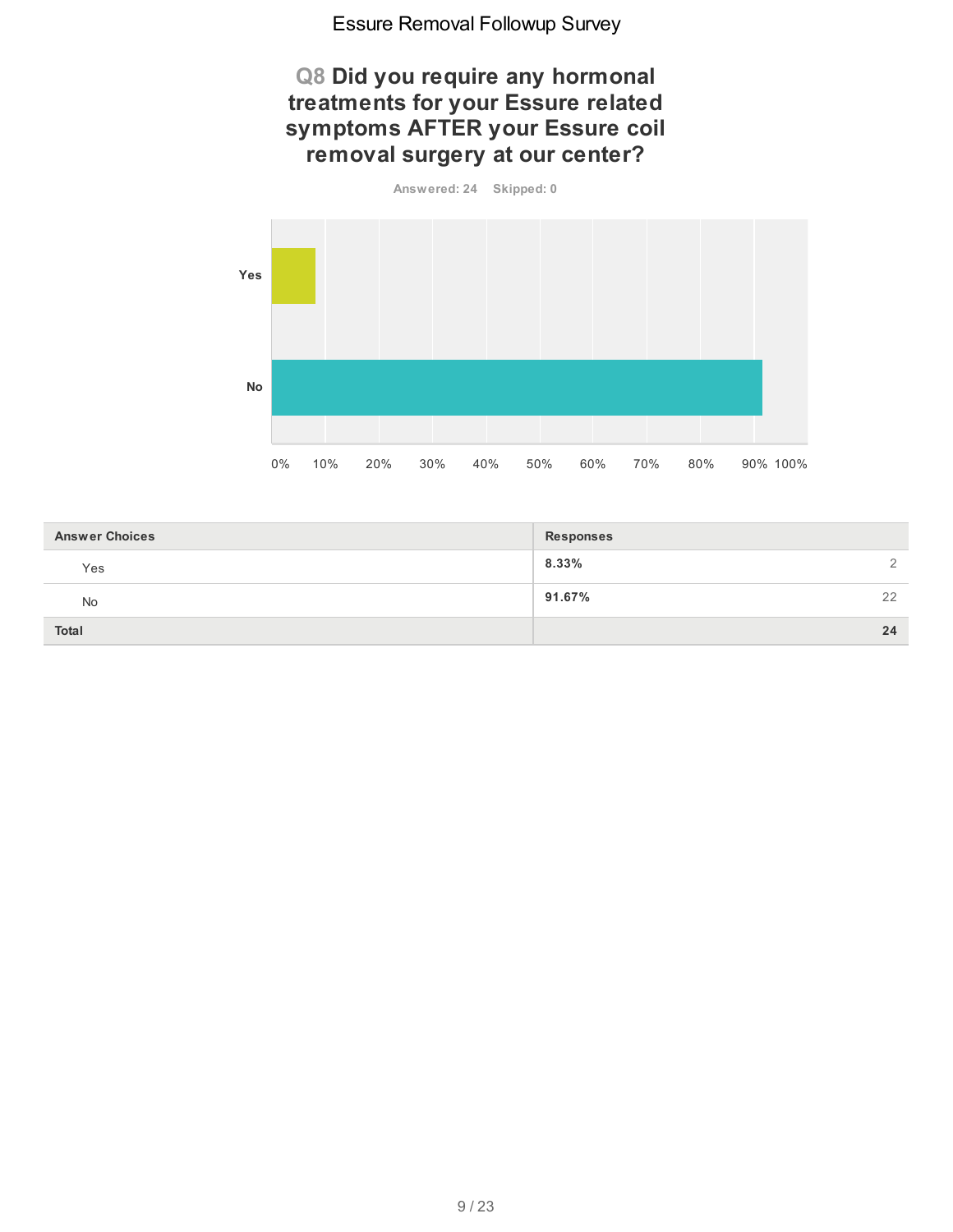## **Q9 Did you require any additional surgeries for your symptoms AFTER Essure coil removal at our center?**

**Answered: 24 Skipped: 0**



| <b>Answer Choices</b> | <b>Responses</b> |
|-----------------------|------------------|
| Yes                   | 4.17%            |
| No                    | 95.83%<br>23     |
| <b>Total</b>          | 24               |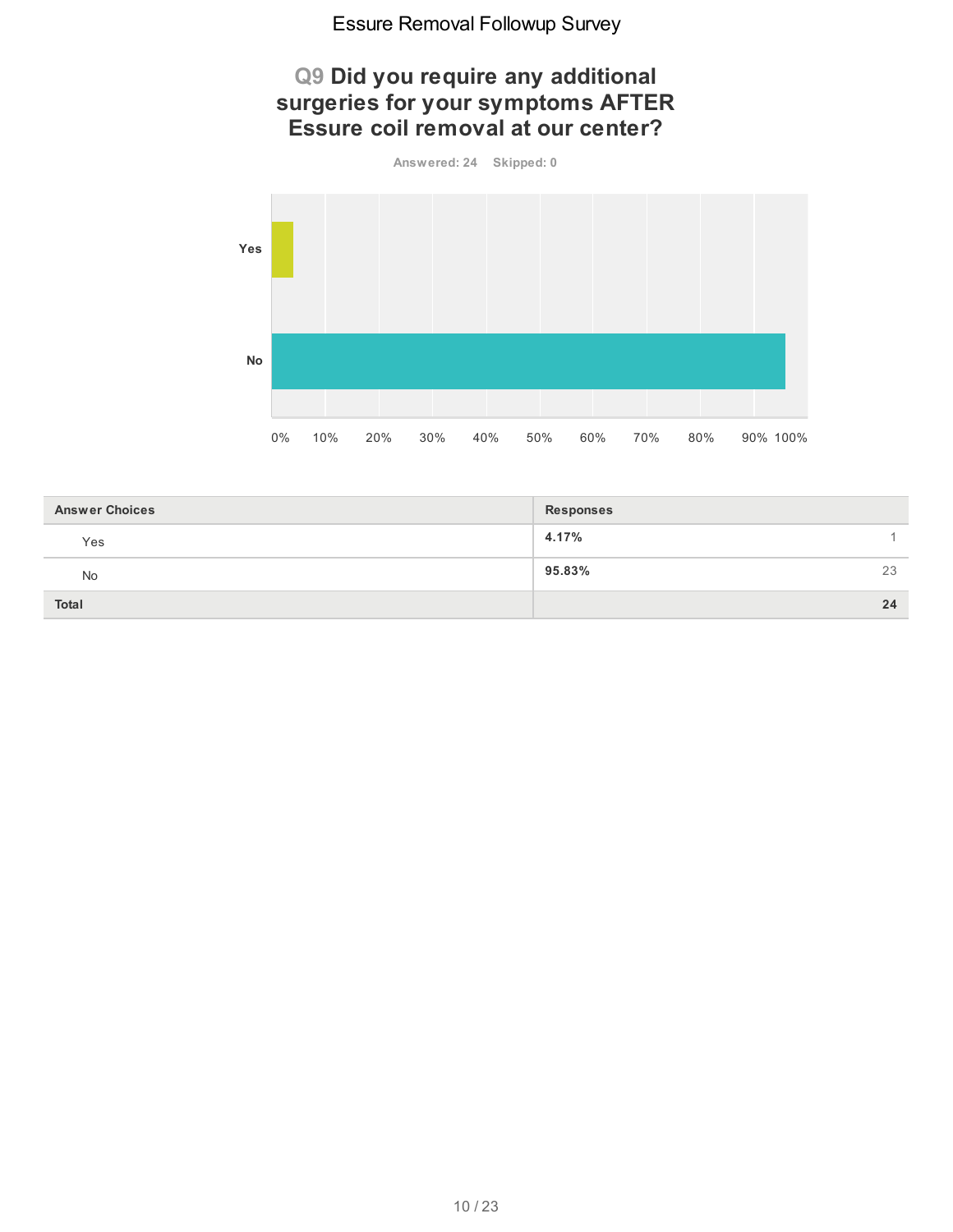## **Q10 Did you require a hysterectomy (removal of the uterus) AFTER Essure coil removal?**

**Answered: 24 Skipped: 0 Yes No** 0% 10% 20% 30% 40% 50% 60% 70% 80% 90% 100%

| <b>Answer Choices</b> | <b>Responses</b> |
|-----------------------|------------------|
| Yes                   | 4.17%            |
| <b>No</b>             | 95.83%<br>23     |
| <b>Total</b>          | 24               |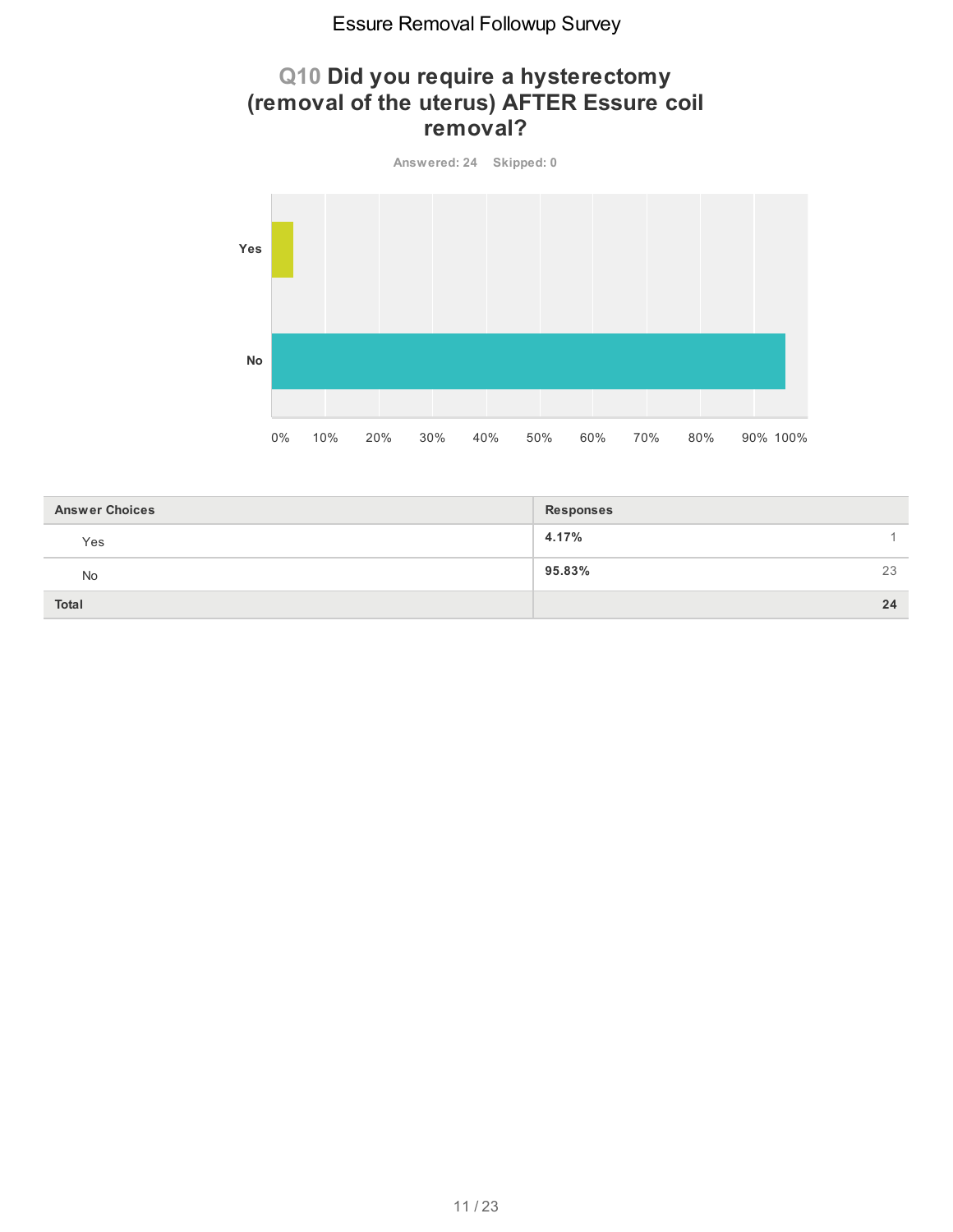## **Q11 Has your doctor ADVISED a hysterectomy (removal of the uterus) AFTER your Essure coil removal at our center?**



| <b>Answer Choices</b> | <b>Responses</b> |
|-----------------------|------------------|
| Yes                   | 4.17%            |
| No                    | 95.83%<br>23     |
| <b>Total</b>          | 24               |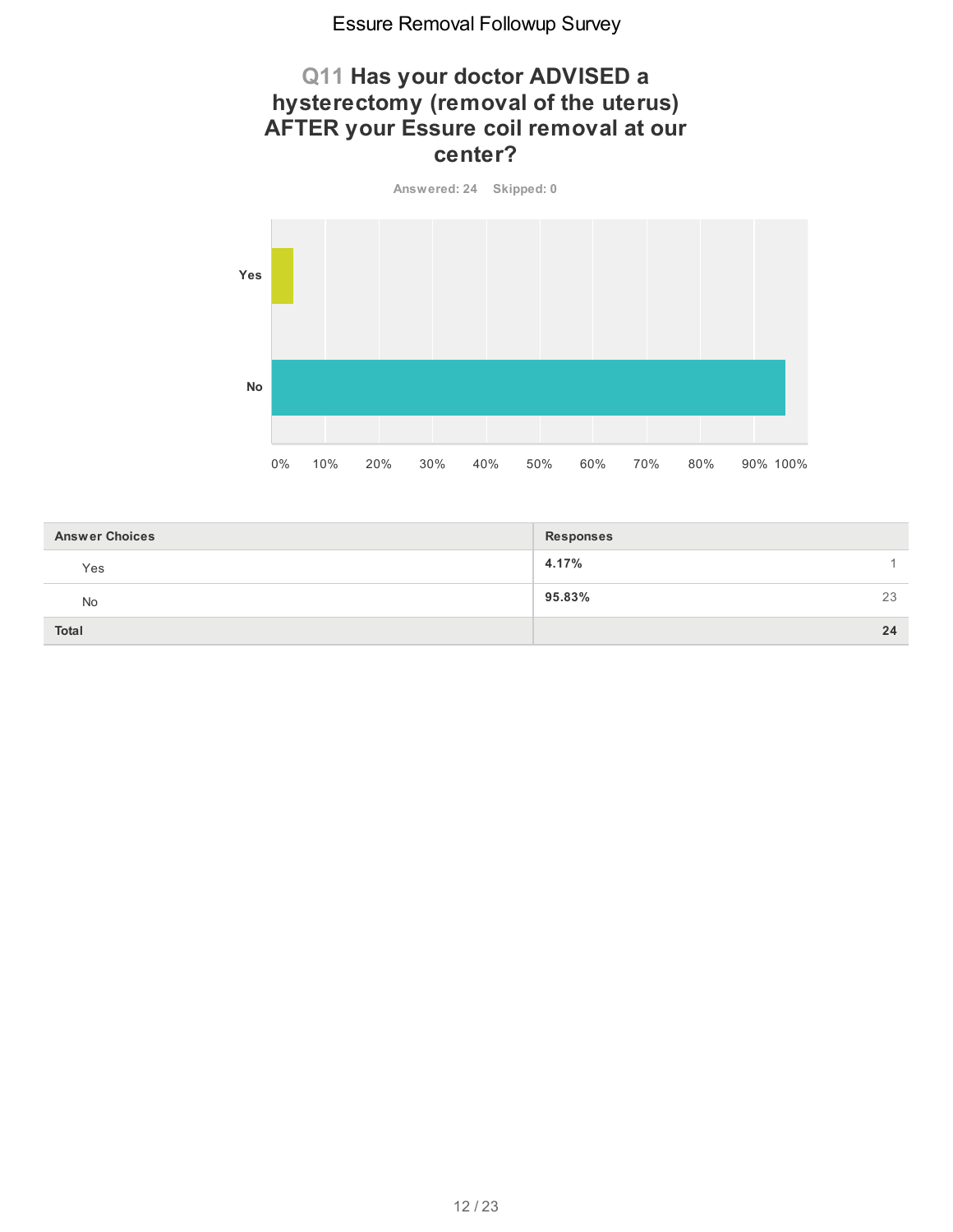**Q12 Did you receive any additional diagnosis after your Essure removal surgery as the cause for your symptoms? In other words…did the surgery not help and you were eventually diagnosed with another condition.**



| <b>Answer Choices</b>                         | <b>Responses</b> |    |
|-----------------------------------------------|------------------|----|
| Yes I was diagnosed with another condition    | 4.17%            |    |
| No I was not diagnosed with another condition | 95.83%           | 23 |
| <b>Total</b>                                  |                  | 24 |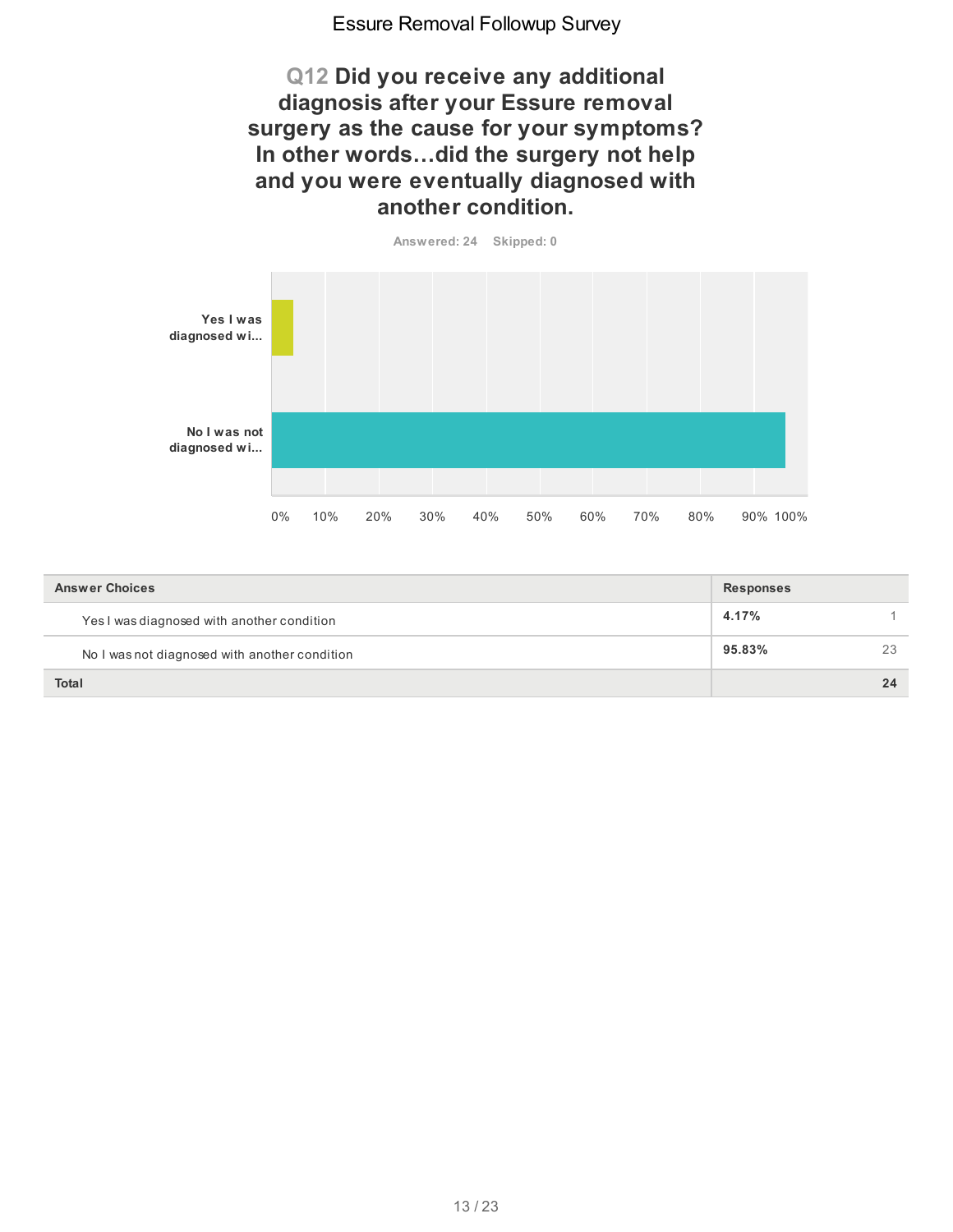## **Q13 Did you have Essure coil removal with the intention of becoming pregnant after surgery?**



| <b>Answer Choices</b> | <b>Responses</b> |
|-----------------------|------------------|
| Yes                   | 4.17%            |
| No                    | 95.83%<br>23     |
| <b>Total</b>          | 24               |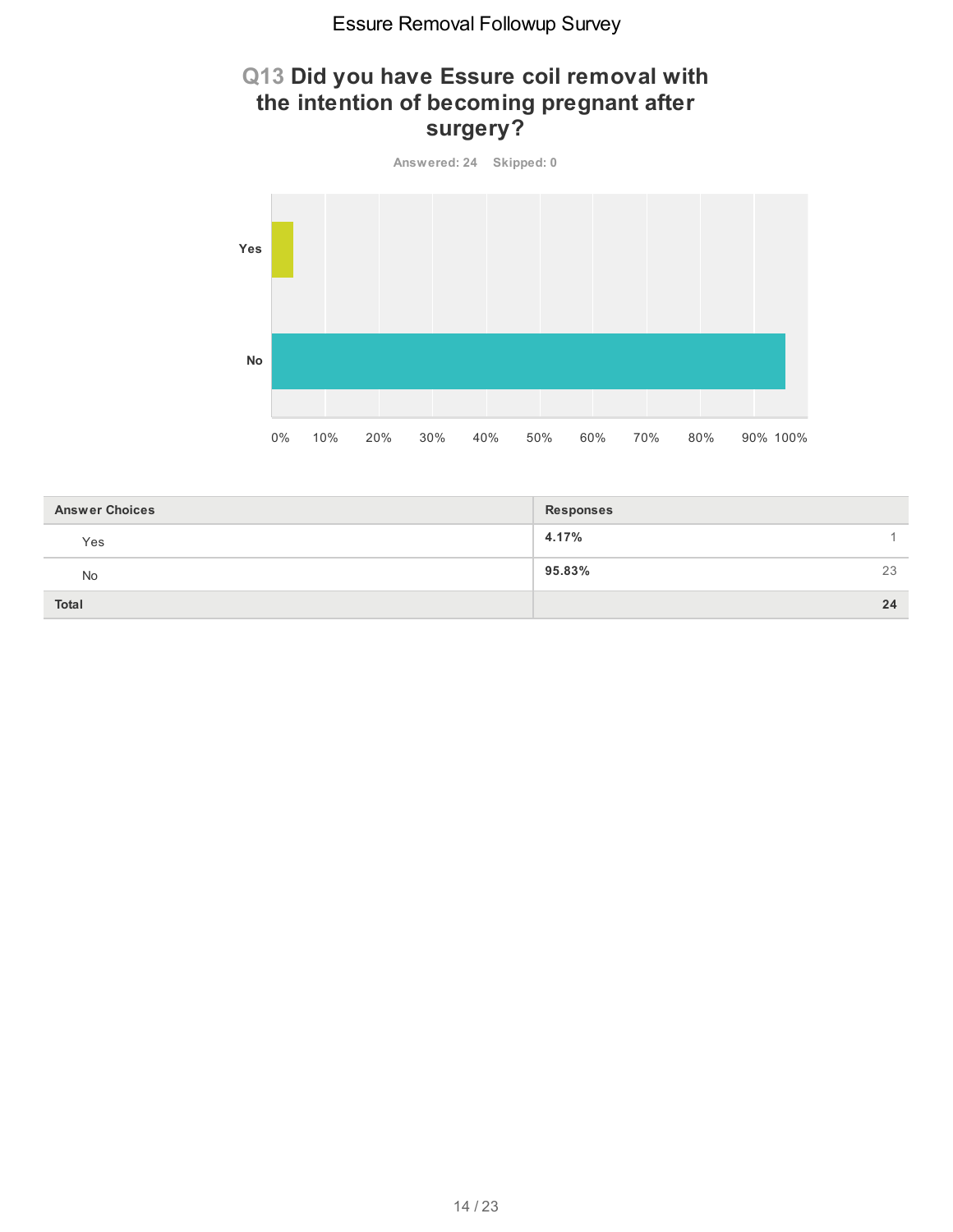## **Q14 Have you become pregnant since your Essure coil removal?**

![](_page_14_Figure_2.jpeg)

| <b>Answer Choices</b> | <b>Responses</b> |
|-----------------------|------------------|
| Yes                   | $0.00\%$<br>0    |
| <b>No</b>             | $100.00\%$<br>24 |
| Total                 | 24               |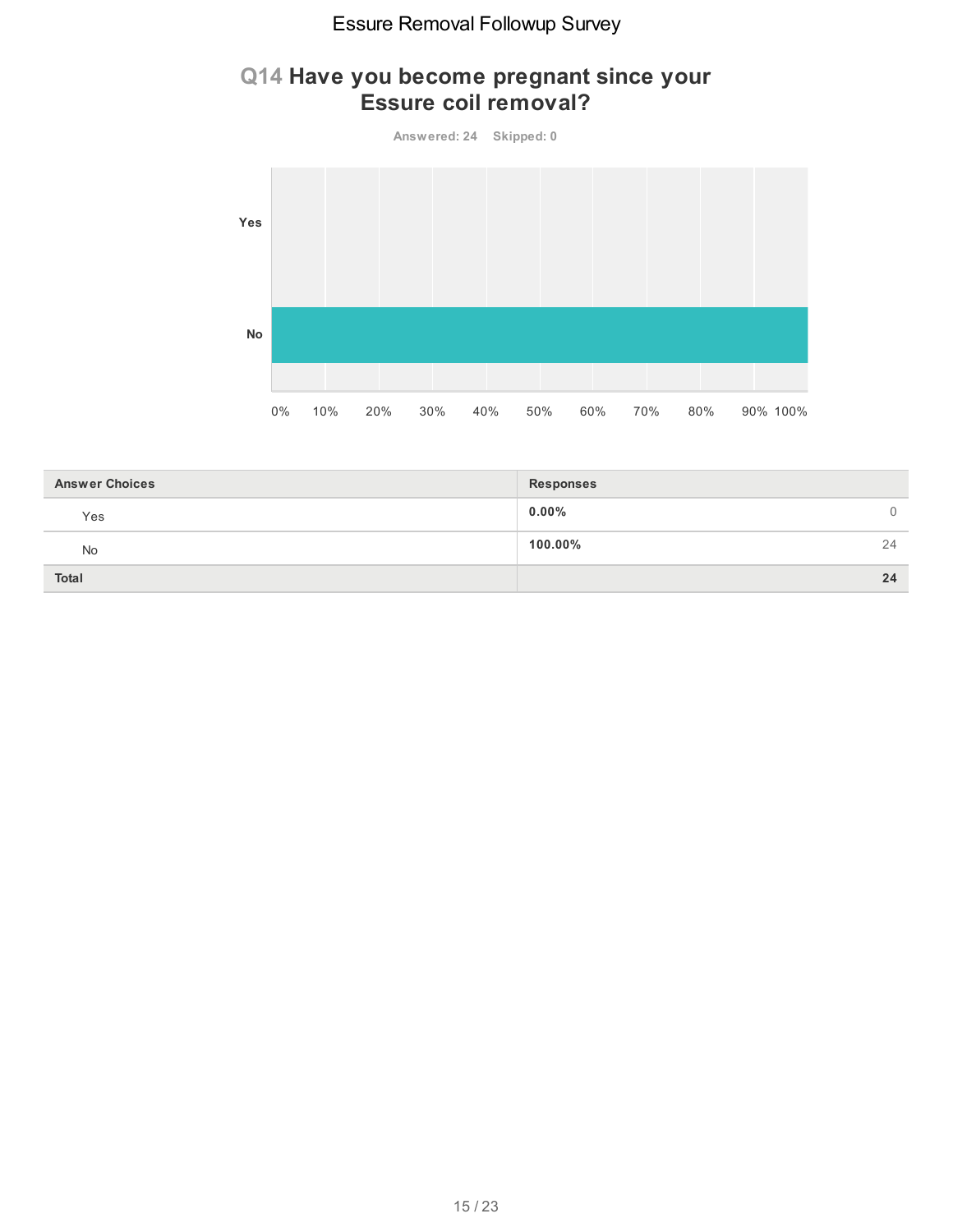## **Q15 What has been your primary method of birth control since your Essure coil removal?**

![](_page_15_Figure_2.jpeg)

| <b>Answer Choices</b>                                                                      |          |                |
|--------------------------------------------------------------------------------------------|----------|----------------|
| Tubal ligation was done at same time Essure coils removed                                  | 36.36%   | 8              |
| Tubal ligation was done AFTER Essure coils removed                                         | $0.00\%$ | $\Omega$       |
| Hormonal method (birth control pills, depoprovera shot, vaginal ring, birth control patch) | 18.18%   | $\overline{4}$ |
| Vasectomy                                                                                  | 4.55%    |                |
| Natural family planning method (Rhythm method)                                             | 40.91%   | 9              |
| Total                                                                                      |          | 22             |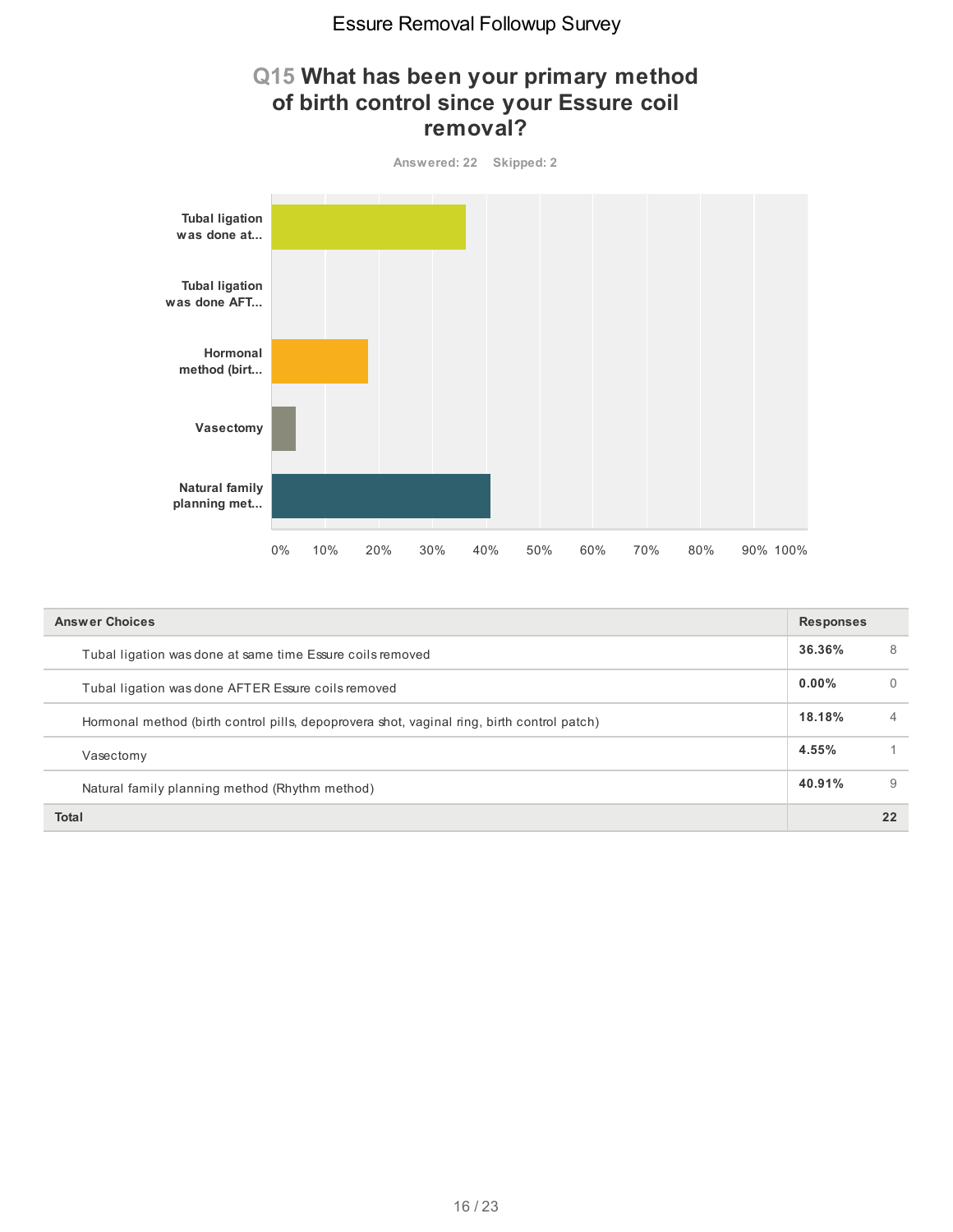## **Q16 If you could re-decide your Essure symptom treatment would you choose Essure coil removal alone or hysterectomy (removal of the uterus) or would you not have surgery?**

**Answered: 24 Skipped: 0**

![](_page_16_Figure_3.jpeg)

| <b>Answer Choices</b>     | <b>Responses</b>       |  |  |
|---------------------------|------------------------|--|--|
| Essure coil removal alone | 87.50%<br>21           |  |  |
| Hysterectomy              | 8.33%<br>$\mathcal{P}$ |  |  |
| I would not have surgery  | 4.17%                  |  |  |
| <b>Total</b>              | 24                     |  |  |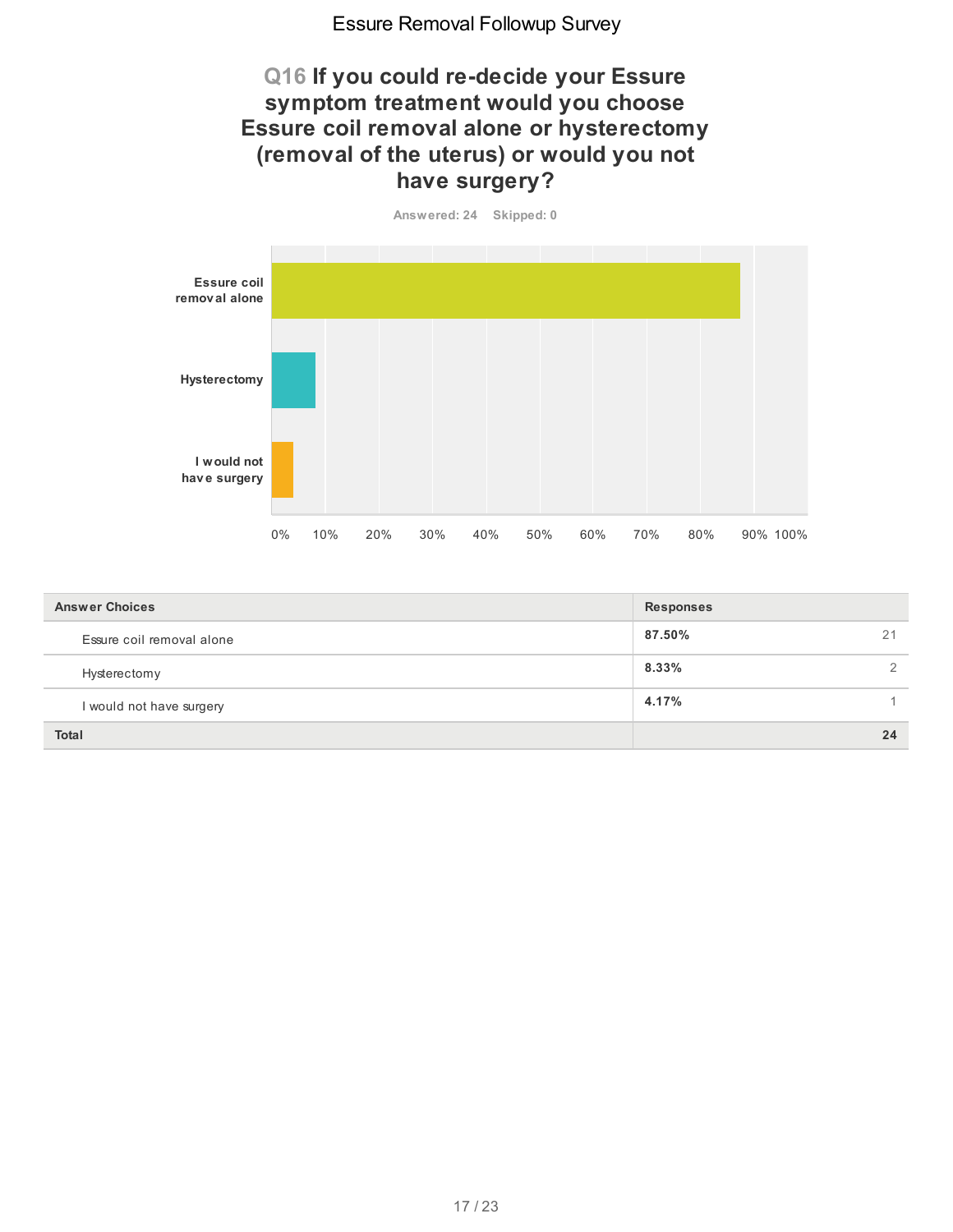## **Q17 Do you believe Essure coil removal alone has helped you?**

![](_page_17_Figure_2.jpeg)

| <b>Answer Choices</b> | <b>Responses</b>          |
|-----------------------|---------------------------|
| Yes                   | 91.30%<br>21              |
| No                    | $8.70\%$<br>$\mathcal{L}$ |
| <b>Total</b>          | 23                        |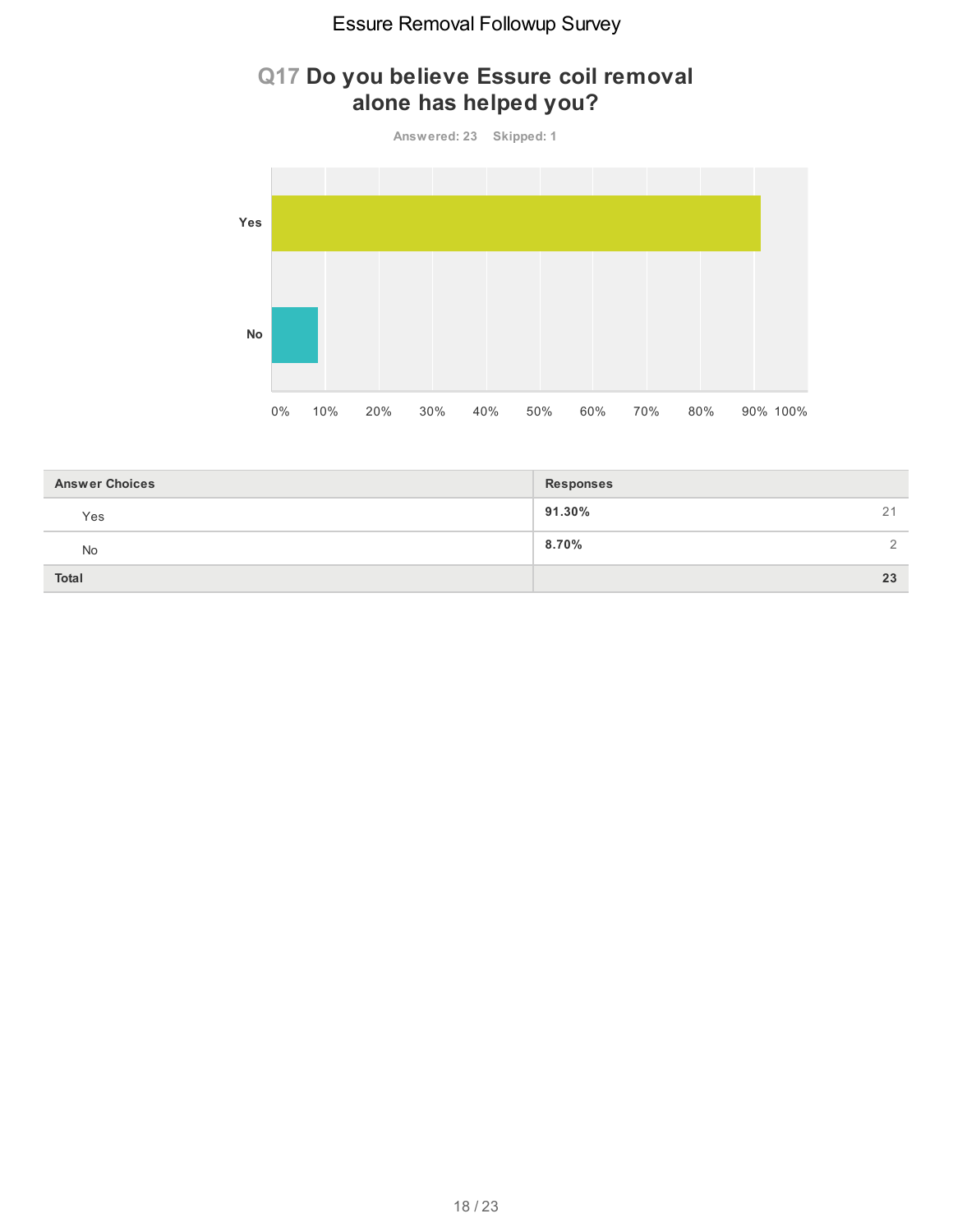## **Q18 Were you able to get your health insurance to pay for any portion of your Essure removal surgery at our facility?**

![](_page_18_Figure_2.jpeg)

| <b>Answer Choices</b> | <b>Responses</b> |
|-----------------------|------------------|
| Yes                   | 33.33%<br>8      |
| No                    | 66.67%<br>16     |
| <b>Total</b>          | 24               |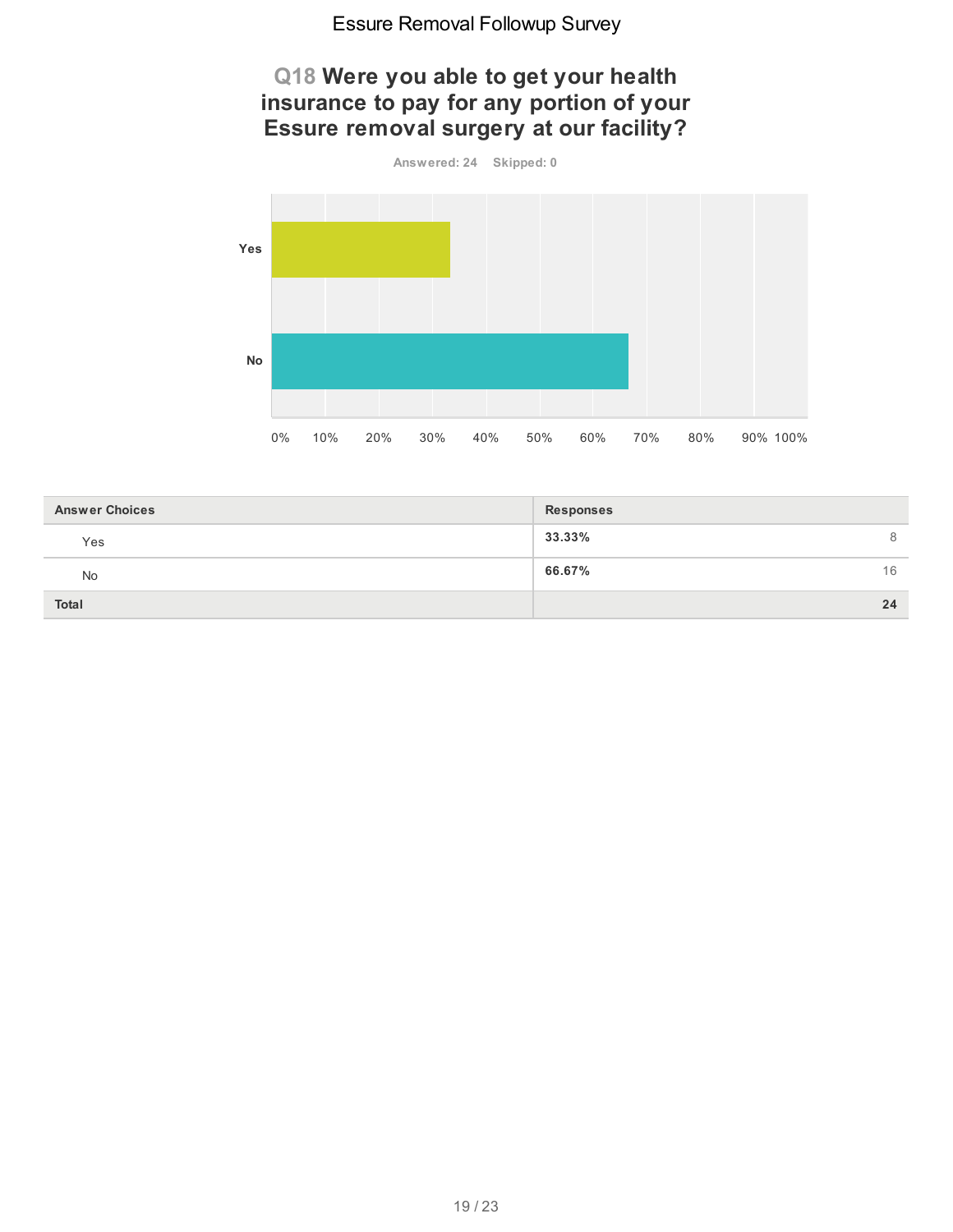![](_page_19_Figure_1.jpeg)

| <b>Answer Choices</b> | <b>Responses</b> |                |  |  |  |
|-----------------------|------------------|----------------|--|--|--|
| Less than \$999       | 12.50%           |                |  |  |  |
| \$1000 to \$2499      | 62.50%           | 5              |  |  |  |
| \$2500 to \$4999      | $0.00\%$         | $\overline{0}$ |  |  |  |
| \$5000 or more        | 25.00%           | $\mathcal{P}$  |  |  |  |
| <b>Total</b>          |                  | 8              |  |  |  |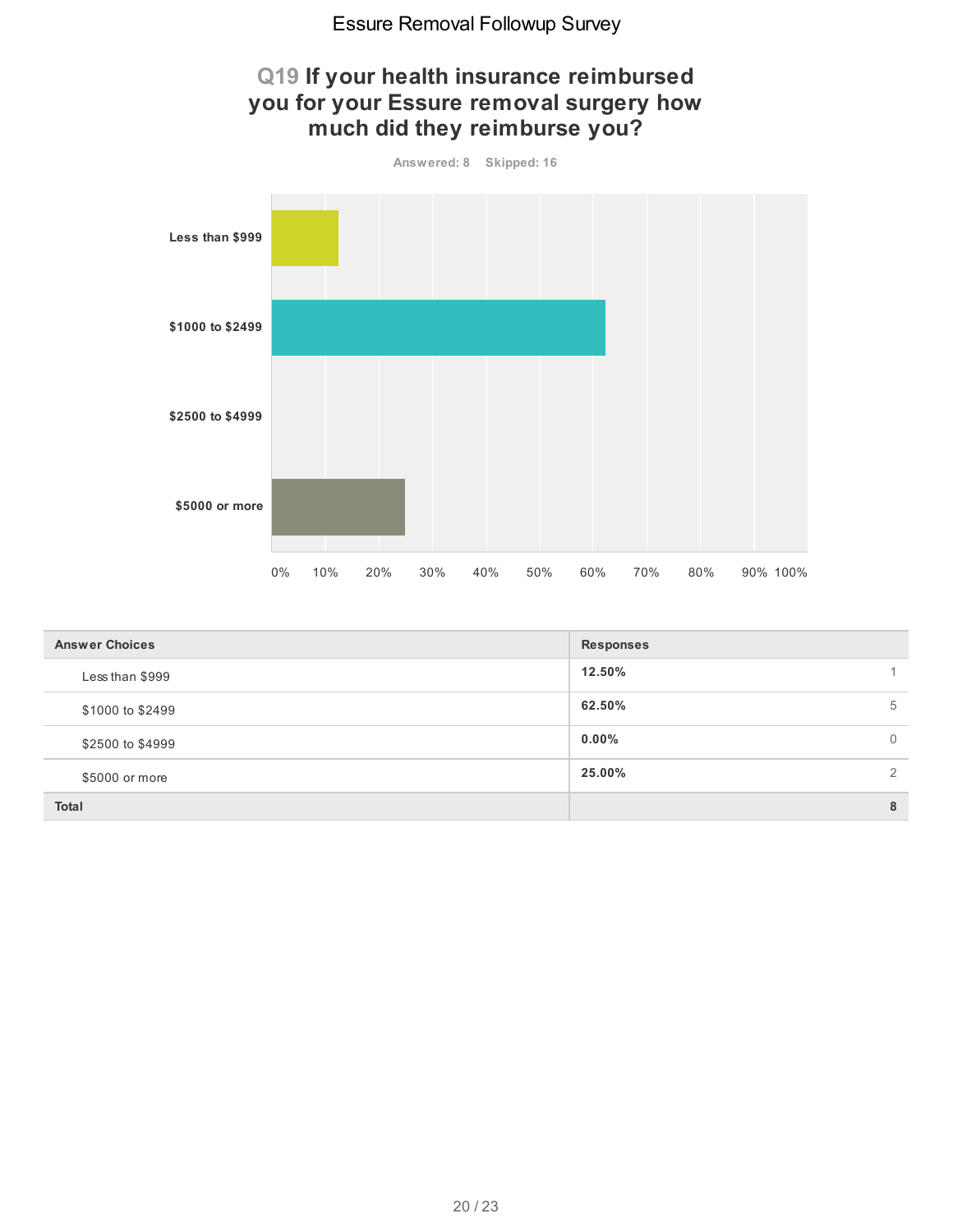## **Q20 How would you rate the severity of your Essure related symptoms since your coil removal surgery? (Scale of 1 to 10 with 1 being not so bad and 10 being the worst imaginable)**

**Answered: 23 Skipped: 1**

![](_page_20_Figure_3.jpeg)

|        |        | $\sqrt{2}$ |          |       | G           |          |       | o<br>o | 9        | 10       | <b>Total</b> | <b>Average</b><br>Rating |
|--------|--------|------------|----------|-------|-------------|----------|-------|--------|----------|----------|--------------|--------------------------|
| (no    | 34.78% | 34.78%     | $8.70\%$ | 4.35% | 8.70%       | $0.00\%$ | 4.35% | 4.35%  | $0.00\%$ | $0.00\%$ |              |                          |
| label) |        |            | $\sim$   |       | $\sim$<br>- |          |       |        |          |          | 23           | 2.57                     |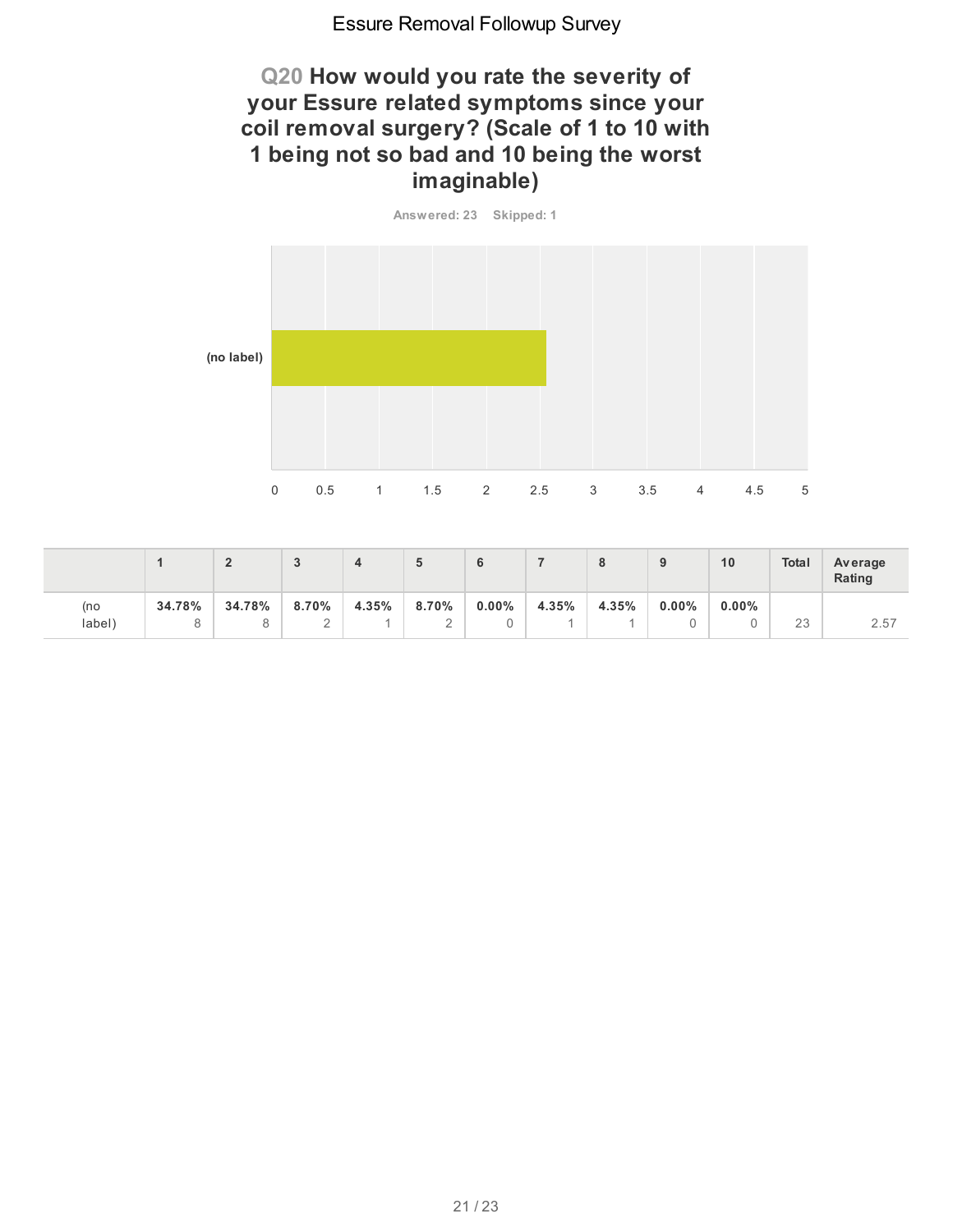![](_page_21_Figure_1.jpeg)

## **Q21 What was your biggest fear about not removing the Essure coils?**

| <b>Answer Choices</b>                           | <b>Responses</b> |              |
|-------------------------------------------------|------------------|--------------|
| Chronic pain                                    | 27.27%           | 6            |
| Cancer                                          | 4.55%            | 1            |
| Depression                                      | 4.55%            | 1            |
| Anxiety                                         | 4.55%            | 1            |
| Decreased sexual satisfaction/libido            | 0.00%            | $\mathbf{0}$ |
| Disrupting your relationship with your partner  | 9.09%            | 2            |
| Interfering with your relationships with others | 4.55%            | 1            |
| Essure coil migration                           | 22.73%           | 5            |
| Not knowing the cause of symptoms               | 22.73%           | 5            |
| <b>Total</b>                                    |                  | 22           |